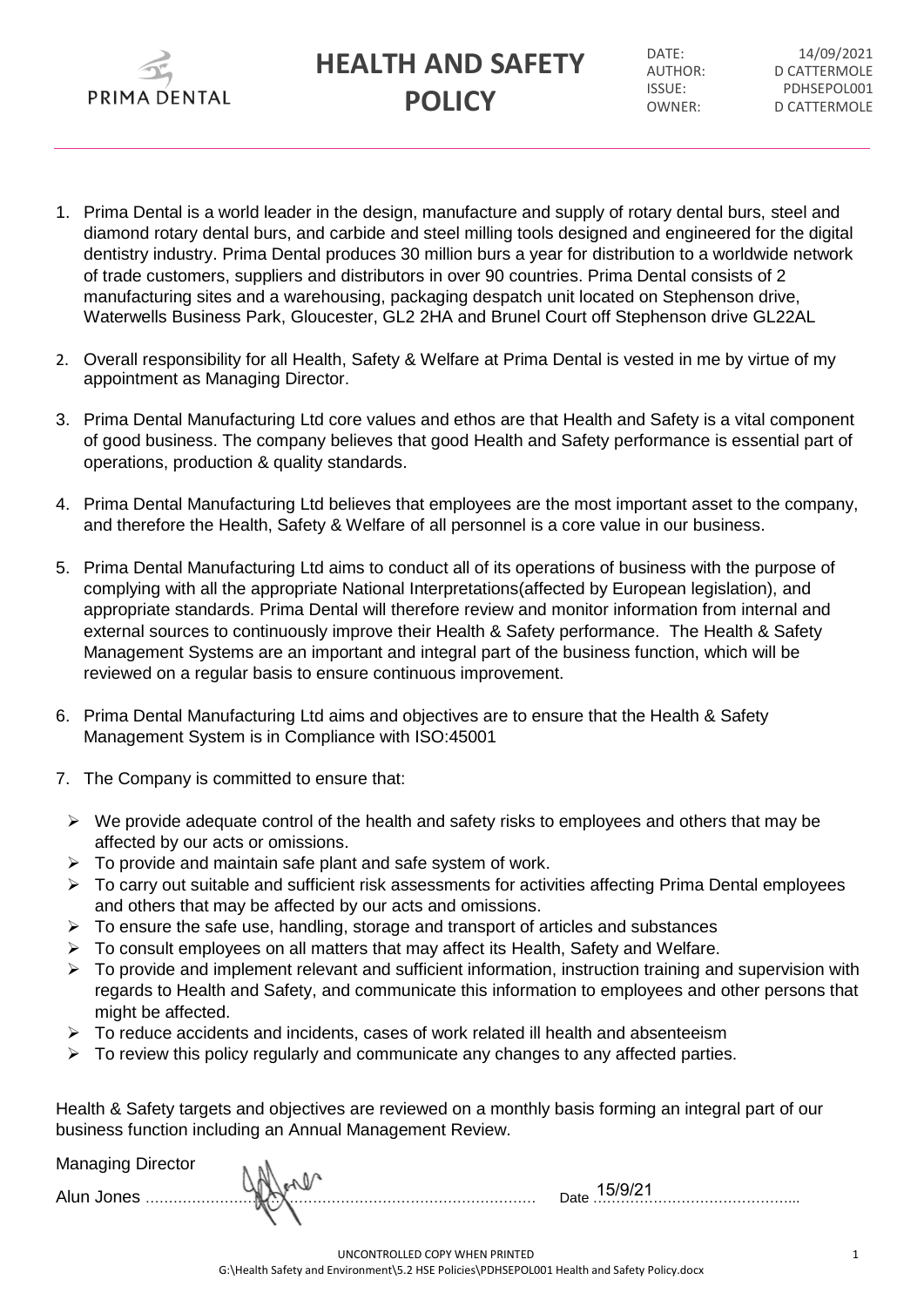

DATE: 14/09/2021 AUTHOR: D CATTERMOLE ISSUE: PDHSEPOL001 OWNER: D CATTERMOLE

# **ORGANISATIONAL RESPONSIBILTIES**

Overall and final responsibilities for Health & Safety throughout Prima Dental Manufacturing Ltd are:

# **Managing Director**

# **Managing Director Responsibility's**

- $\triangleright$  Ensure sufficient resources, equipment and information are available for this policy to be implemented and maintained.
- $\triangleright$  Health and Safety to be considered when investing in new equipment, premises and products
- $\triangleright$  Establish effective companywide communication systems and management structures.
- $\triangleright$  Ensure Health and Safety performance targets are set with the HSE Manager which will be reviewed at Senior Management level.
- $\triangleright$  Take a leadership role & promote broader ownership in Health and Safety Matters with the assistance of the HSE Manager.
- $\triangleright$  Anticipate and tackle new Health and Safety challenges that come with social, economic, technological, legislative change.
- $\triangleright$  Ensure the company has sufficient access to competent advice.
- $\triangleright$  Ensure a policy is in place which is suitable and sufficient for employees and others affected by work activities

Overall Responsibility for ensuring this policy is put into practice:

# **HSE Manager**

# **HSE Manager Responsibilities**

- $\triangleright$  Communicating, coordinating Health and Safety on site through relevant departmental functions
- Maintaining the Health and Safety records and the Health and Safety Management Systems.
- $\triangleright$  Providing management team with support and competent advice.
- Advising Senior level leadership on Health & Safety strategy and performance
- $\triangleright$  Support operations in accident investigations and advise on corrective actions
- Controlling documentation and implementing Health and Safety arrangements.
- $\triangleright$  Manage Health and Safety in accordance with this policy, laws, regulations, guidance.
- $\triangleright$  Ensure that resources are adequate to fully implement the controls highlighted in the Health and Safety policy and arrangements
- $\triangleright$  Approving risk assessments and method statements from Contractors.
- $\triangleright$  Carry out risk assessments in line with risk assessment procedure.
- $\triangleright$  Ensure all statutory examinations, testing and servicing is carried out on all equipment.

Overall Responsibilities for implementing Health & Safety Operational Controls are:

# **Head of Operations UK**

# **Manufacturing Managers and Cell Leaders responsibilities**

- $\triangleright$  Implementing control measures and corrective actions identified in the risk assessments and identifying whether risk assessments are current, suitable and sufficient.
- $\triangleright$  Ensure that safe systems of work, duties and responsibilities are delegated, accepted and understood by all Prima Dental employees
- $\triangleright$  Adequate supplies of personnel protective equipment are available.
- $\triangleright$  Accidents, near misses and complaints are investigated to determine if further control measures are required
- $\triangleright$  Absenteeism shall be monitored to identify any trends/work related ill-health issues.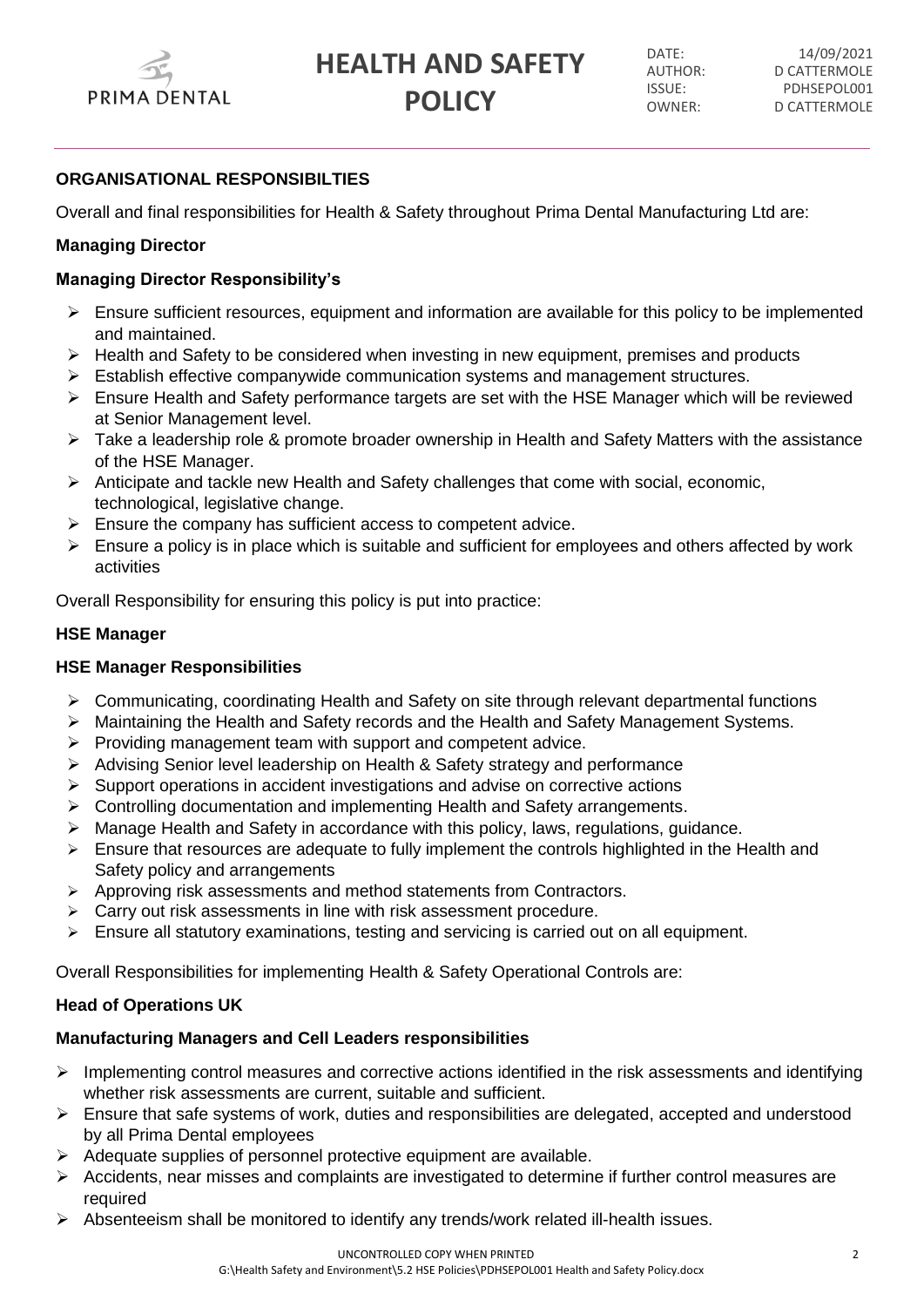

DATE: 14/09/2021 AUTHOR: D CATTERMOLE ISSUE: PDHSEPOL001 OWNER: D CATTERMOLE

- $\triangleright$  All visitors/contractors should be signed in and alerted on emergency evacuation procedures & PPE
- Ensure Health and Safety issues are communicated to HSE Manager
- $\triangleright$  Ensure that the health, safety and welfare arrangements within their workplace are effectively implemented in accordance with the specific procedures detailed in this policy.
- Ensure that Health and Safety training is provided to all employees as part of the company's overall training procedure.
- $\triangleright$  Ensure employees have access to all necessary and relevant information appertaining to their health, safety and well-being at work.
- $\triangleright$  All equipment is maintained and in safe condition to operate
- $\triangleright$  Ensure the safe use and operation of vehicles, storage of all articles & Substances
- $\triangleright$  All Substances have a COSHH Assessment which is obtained by the HSE Manager.

### **Employees Responsibilities**

- To cooperate with line managers to help them fulfil their duties under Health and Safety legislation
- $\triangleright$  To take reasonable care of their own acts and omissions and others that might be affected by their work activity.
- $\triangleright$  Report hazards or defects that may cause serious and imminent danger.
- $\triangleright$  Attend any training sessions provided by the company for reasons of Health and Safety.
- $\triangleright$  Employees should use any equipment, materials or substances provide to the employee in accordance with any training or instruction
- $\triangleright$  Not to interfere with anything that is provided for the purpose of Health and Safety.
- $\triangleright$  Report any accidents or near misses, or anything that presents serious and immediate danger
- $\triangleright$  Assist in good housekeeping of the workplace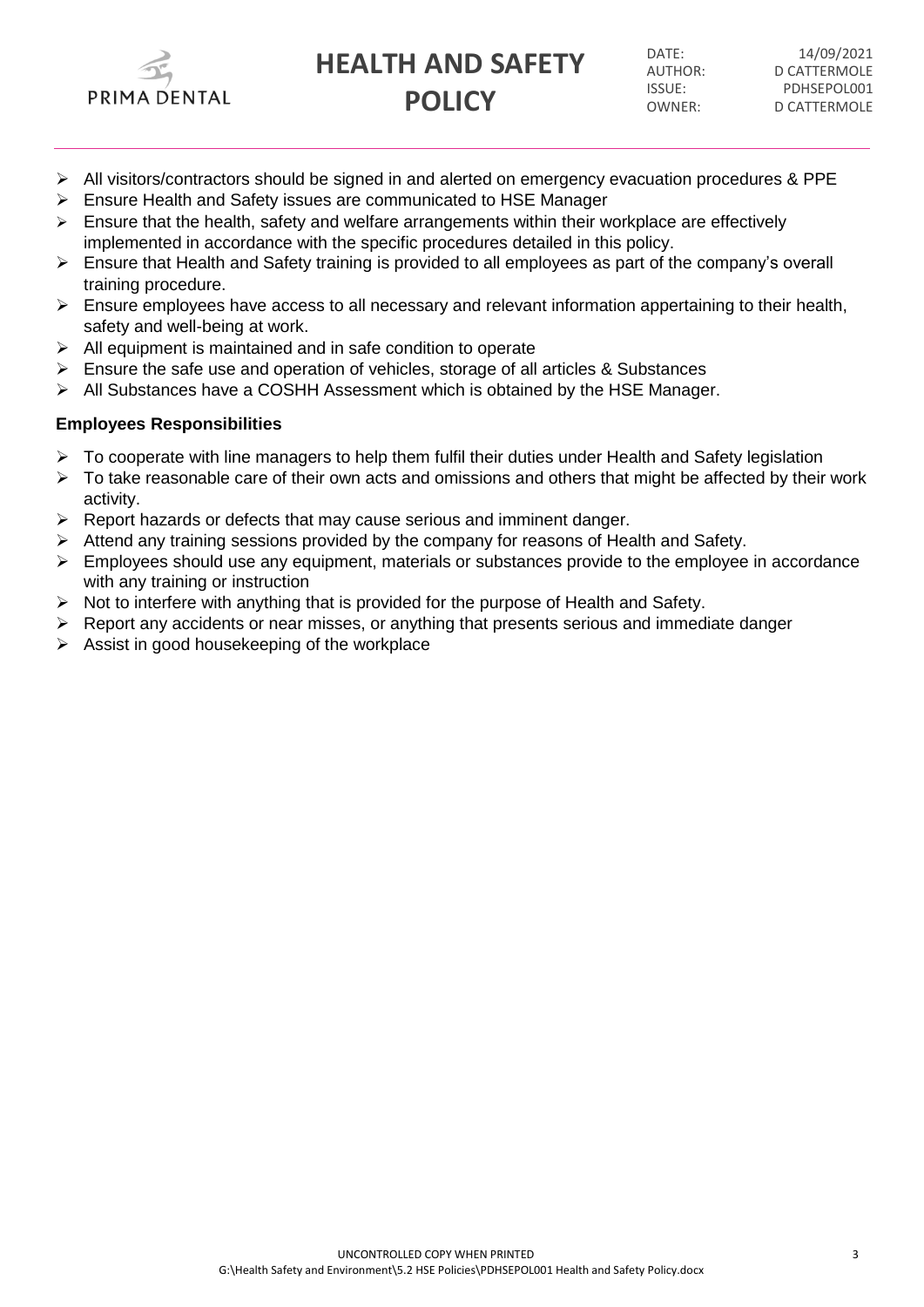

DATE: 14/09/2021 AUTHOR: D CATTERMOLE ISSUE: PDHSEPOL001 OWNER: D CATTERMOLE

### **Arrangements for Implementation:**

The overall responsibility for managing the health and safety budget is:

### **HSE Manager**

### **Risk Assessment**

In accordance with the Management of Health and Safety at work Regulations 1999(MHSWR) Section 3 employers must identify the risk opposed to employees and others that are affected by the company's acts or omissions.

In order to achieve compliance with the legislation a risk assessments must:

- $\triangleright$  Identify the hazards
- $\triangleright$  Decide whom may be harmed
- $\triangleright$  Evaluate risks and identify suitable controls
- $\triangleright$  Record assessments
- $\triangleright$  Review regularly

All Risk Assessment types will be carried out in line with Risk Assessment procedure:

Risk assessments will be carried out, reviewed and approved by: **HSE Manager**

Risk Assessments controls will be implemented by: **Departmental Managers, Supervisors & Cell leaders**

## **Health & Safety Competent Advice**

In accordance with MHSWR 1999 Section 7 Prima Dental Manufacturing Limited has access to competent Health & Safety advice. Health & Safety advice is available from the HSE Manager.

Qualifications in Health & Safety:

NEBOSH General Certificate in Occupational in Health & Safety NEBOSH Fire safety & Risk Management

### **Consultation with Employees**

Prima Dental Manufacturing Ltd consults with its employees in accordance with the Health and Safety at Works Act 1974, Safety Representative and Safety Committees Regulations 1977 and the Health and Safety (Consultation with Employees) Regulations 1996.

Consultation with employees will be provided by:

- Monthly Health & Safety Committee Management Meeting
- Management review meeting are held on an annual basis
- $\triangleright$  Team Briefs & procedures are communicated at shift meetings

## **Plant, Machinery, Premises and Work Equipment**

The company will ensure that all plant and equipment is suitable and without risks to Health & Safety, in accordance with legislation such as the Provision and Use of Work Equipment Regulations 1998, the Lifting Operations and Lifting Equipment Regulations 1998 and the Electricity at Work Regulations 1989.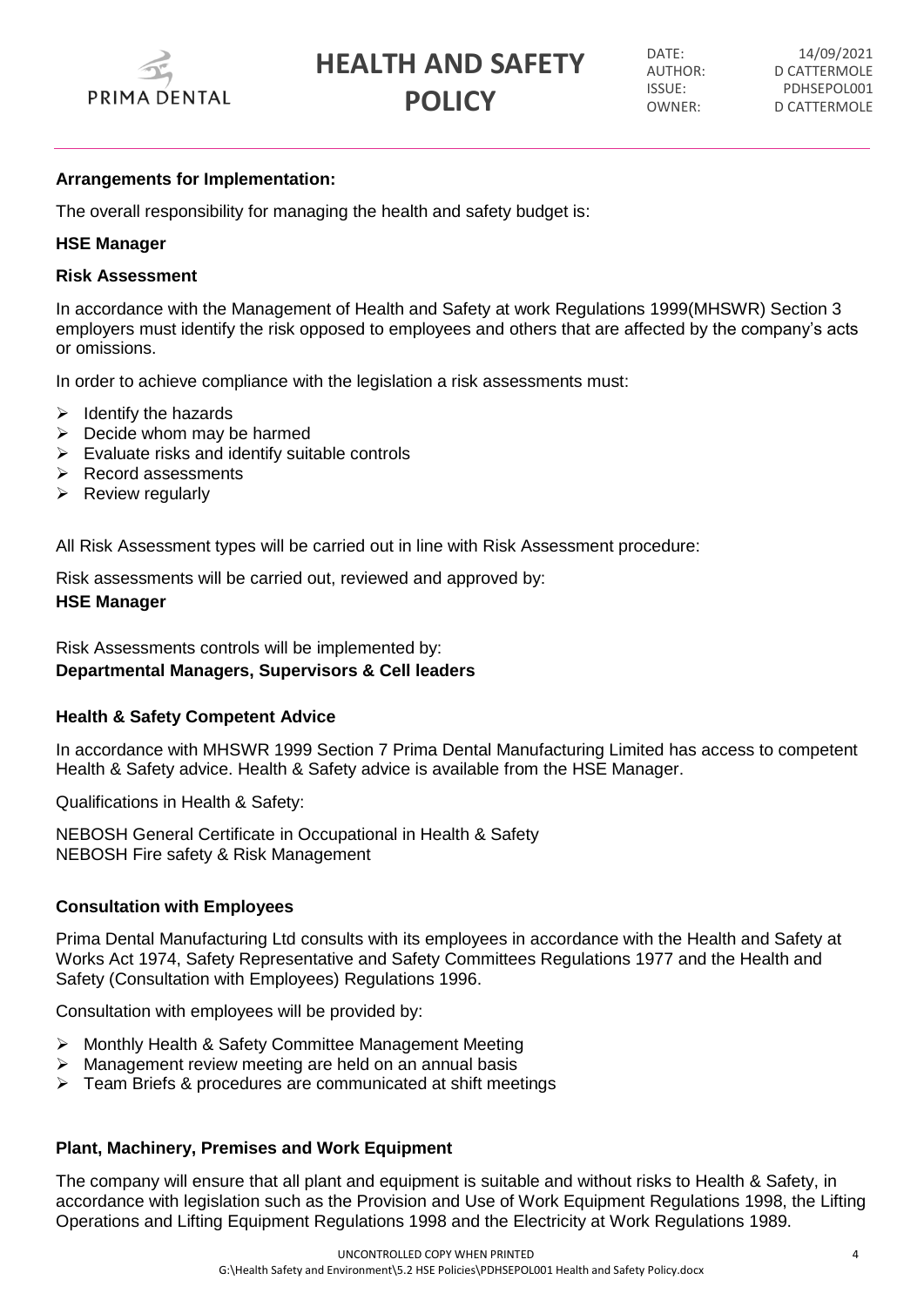

DATE: 14/09/2021 AUTHOR: D CATTERMOLE ISSUE: PDHSEPOL001 OWNER: D CATTERMOLE

All employees are required to carry out a visual check of any equipment before it is used. In some cases, this check will need to be documented. The company will advise when this is the case.

Responsibility for identifying all plant and equipment needing maintenance, examination & inspections is that of:

### **HSE Manager and Asset Care Manager**

Responsibility for ensuring that all identified maintenance is implemented is that of:

### **Asset Care Manager**

Any health and safety issues with plant or equipment should be reported to:

### **HSE Manager and Asset Care Manager**

Responsibility for checking that new plant and equipment meets Health and Safety standards before it is purchased is that of:

### **HSE Manager**

PAT testing is carried out by external competent contractors annually

Fixed building electrical Installation testing is carried out by external contractors annually and every 3 years.

Pre-use Checks on vehicles are carried out by the operator and defects are reported to:

### **Asset Care Manager**

## **Permits to Work**

To protect our workforce and others from risks to their health and safety we have developed and implemented permit to work systems for all high-risk work activities such as:

- $\triangleright$  Working on live electrics/Electrical distribution and high voltage installations
- $\triangleright$  Working in confined spaces.
- $\triangleright$  Working at height (on fragile roofs)
- Working with Asbestos
- $\triangleright$  Isolation of Equipment
- Cold works/Hot Works

The responsibility for the issuing permits to work

### **HSE Manager, Manufacturing Manager, Asset Care Manager**

The responsibility to supervise any works is the **Performing Authority or Area process Managers**

## **COSHH Hazardous Substances**

Prima Dental Manufacturing Ltd will assess and control health risks from exposure to hazardous substances in accordance with the Control of Substances Hazardous to Health Regulations (COSHH) 2002. The assessments will be checked every 3 years by:

### **HSE Manager**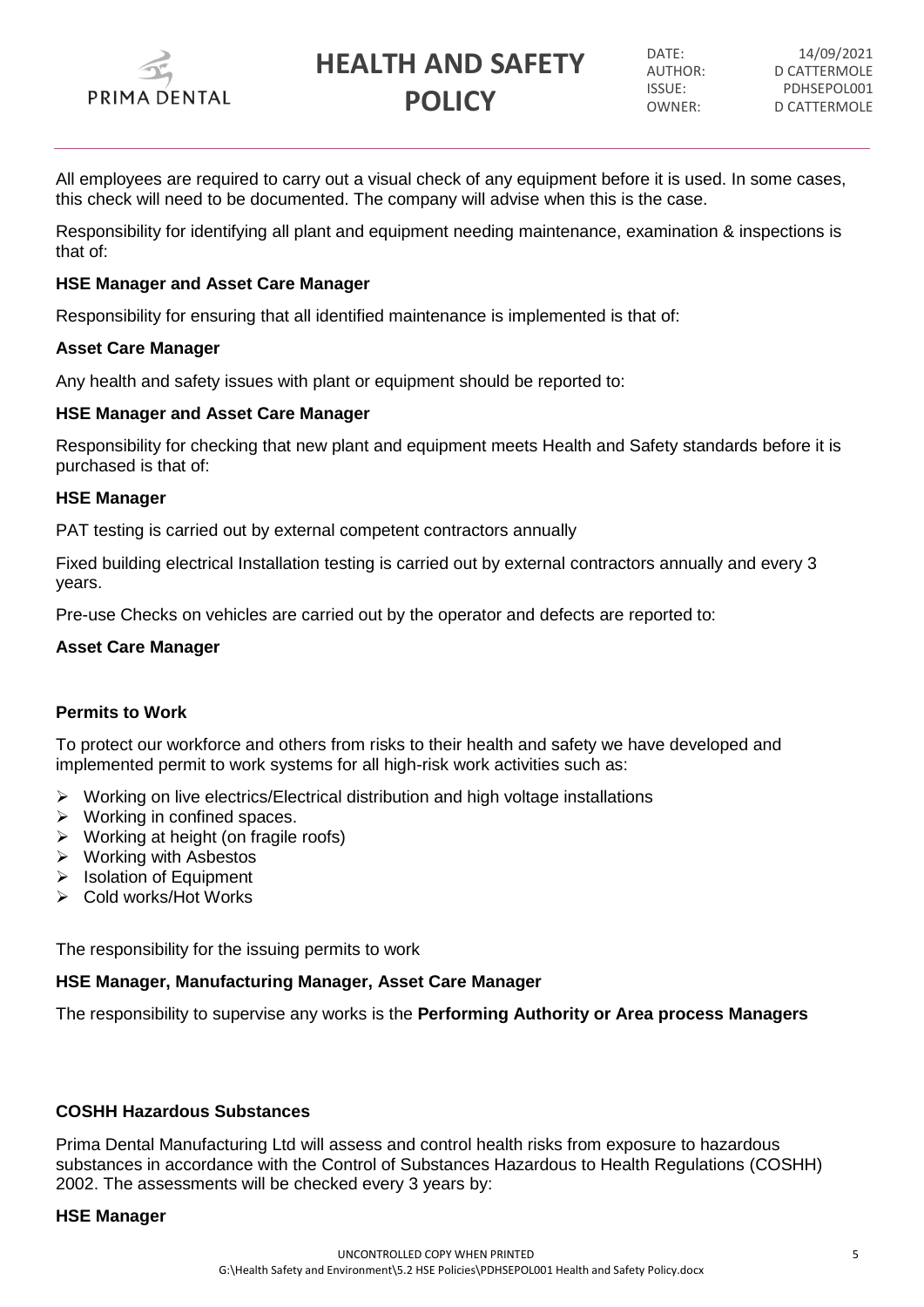

DATE: 14/09/2021 AUTHOR: D CATTERMOLE ISSUE: PDHSEPOL001 OWNER: D CATTERMOLE

Chemical Safety Data Sheets are obtained by:

# **HSE Manager/ Finance Department**

Chemical Safety Data Sheets are stored in the HSE

COSHH assessments & control measures will be approved/removed with authorisation by:

## **HSE Manager**

# **Information, Instruction, Training and Supervision**

The Company will provide adequate information, instruction, training and supervision to employees in accordance with the general duties on employers under Section 2 of the Health and Safety at Work etc. Act 1974 and various regulations.

All employees will be provided with information on the significant findings of any risk assessments relevant to their particular activity/workplace. This will include information on the hazards and relevant control measures.

All information, instruction and training given to employees will be recorded on individual training records. In certain instances, employees will be asked to sign to confirm receipt and/or understanding.

Induction training for all new employees is the responsibility of:

## **HR Department/Training Manager**

Training will be identified, arranged and monitored and records are kept by:

## **HR Department/Training Manager**

The Health and Safety Law poster is displayed at:

| <b>GEMBA HOUSE</b> | <b>HORIZON HOUSE</b>          | THE HIVE                         |
|--------------------|-------------------------------|----------------------------------|
| Entrance Hall      | <b>Employee Entrance Hall</b> | <b>Entrance Door</b>             |
| Canteen            | Canteen                       | Canteen                          |
|                    |                               | <b>Manufacturing Area Safety</b> |
|                    |                               | <b>Board</b>                     |

## **Occupational Health and surveillance**

Occupational Health should aim at the promotion and maintenance of the highest degree of physical, mental and social wellbeing of all workers in all occupations: The prevention amongst workers of departures from health caused by their working conditions: the protection of workers from in their employment from risks resulting from factors adverse to health: the placing and maintenance of the worker in an occupational environment adapted to his physiological and psychological capabilities and: to summarize: the adaptation of work to man and each man to his job.

Occupational health standards will be assessed by:

## **HSE Manager/HR Manager**

Occupational pre-placement/identification of assessment will be reviewed by:

## **HR Manager**

Occupational health risk assessment will be carried out by:

### **HSE Manager**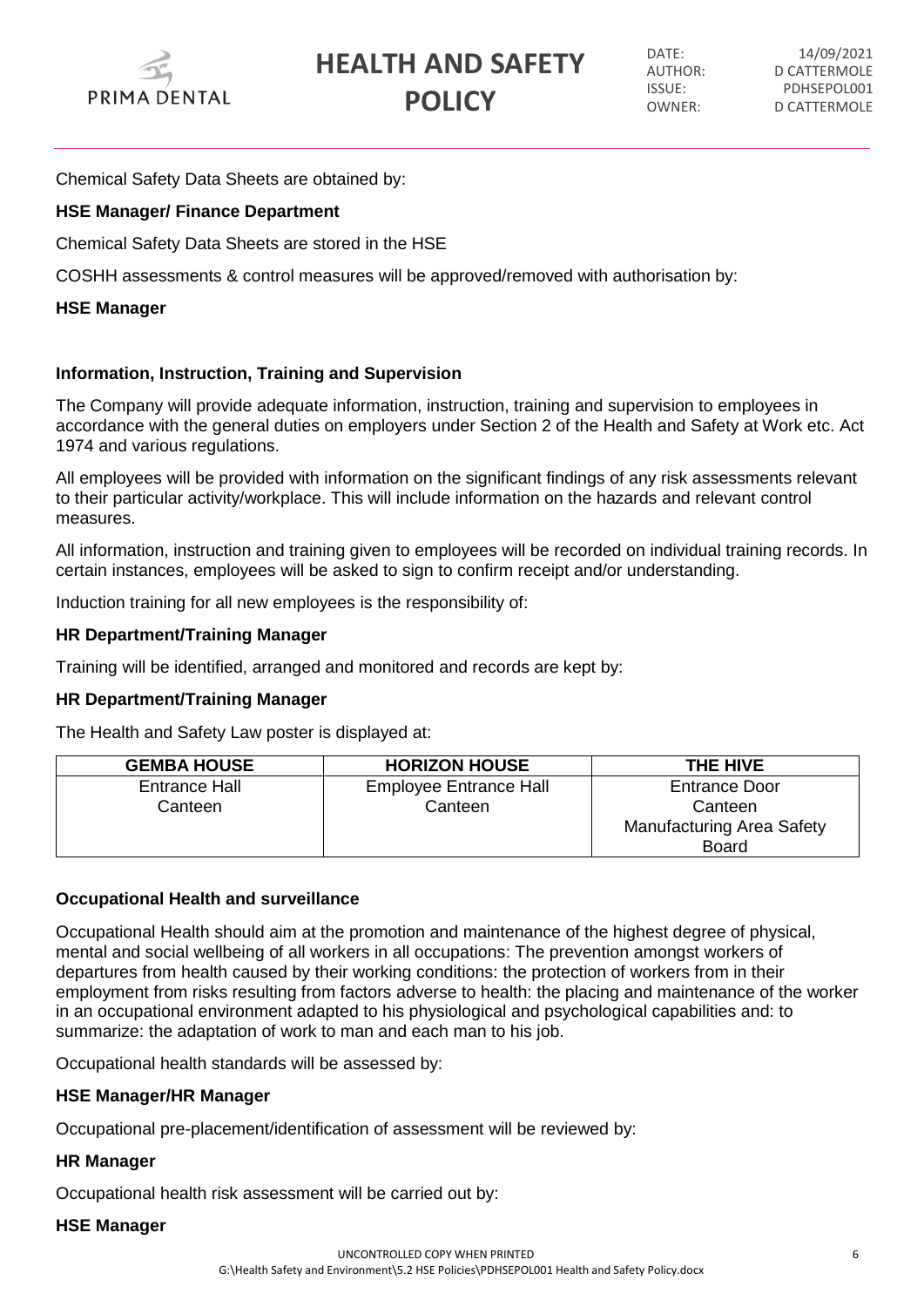

DATE: 14/09/2021 AUTHOR: D CATTERMOLE ISSUE: PDHSEPOL001 OWNER: D CATTERMOLE

### **Accidents, First Aid and Work-Related Ill-Health**

Prima Dental Manufacturing ltd is committed to preventing accidents and cases of ill-health to employees and others who may be affected by its work activities.

However, the company recognises that failures can occur and will investigate all accidents and ill-health to identify the immediate and underlying causes so as to prevent recurrence.

All reportable incidents, as defined by the Reporting of Injuries, Diseases and Dangerous Occurrences Regulations 2013 will be reported to the enforcing authority within the relevant timeframes.

The company will provide adequately trained first aid personnel and equipment, in accordance with the Health and Safety (First Aid) Regulations 1981.

First aid kits are kept in the first aid room and first aiders are communicated on the Health and Safety Notice Boards.

All Accidents and work-related ill-health should be immediately reported to:

### **First Aiders, Cell leaders & HSE Manager**

All accidents and work-related ill-health are recorded in the accident form which is stored on Q-Pulse

All hazards/near misses should be reported, Investigated and reported to:

### **HSE Manager**

Responsibility for reporting accidents, diseases and dangerous occurrences to the enforcing authority is that of:

### **Managing Director/HSE Manager**

### **Monitoring Health & Safety Performance**

In addition to the reactive monitoring of accidents/ill-health, the company will also carry out proactive monitoring of Health and Safety performance.

To check our working conditions and ensure our safe working practices.

These are documented & Reviewed carried out by

### **HSE Manager**

## **Personal Protective Equipment**

The company is committed to complying with the Personal Protective Equipment (PPE) at Work Regulations 1992. Wherever possible, risks will be controlled by means other than PPE, However, it is recognised that personal protective Equipment is sometimes the only practical control measure, and at other times it is required in addition to other control measures.

PPE will be selected/amended by:

### **HSE Manager**

PPE supplies will be controlled/ordered by:

## **Supply chain Coordinator and DCS Contractors.**

**Managing Contractors**